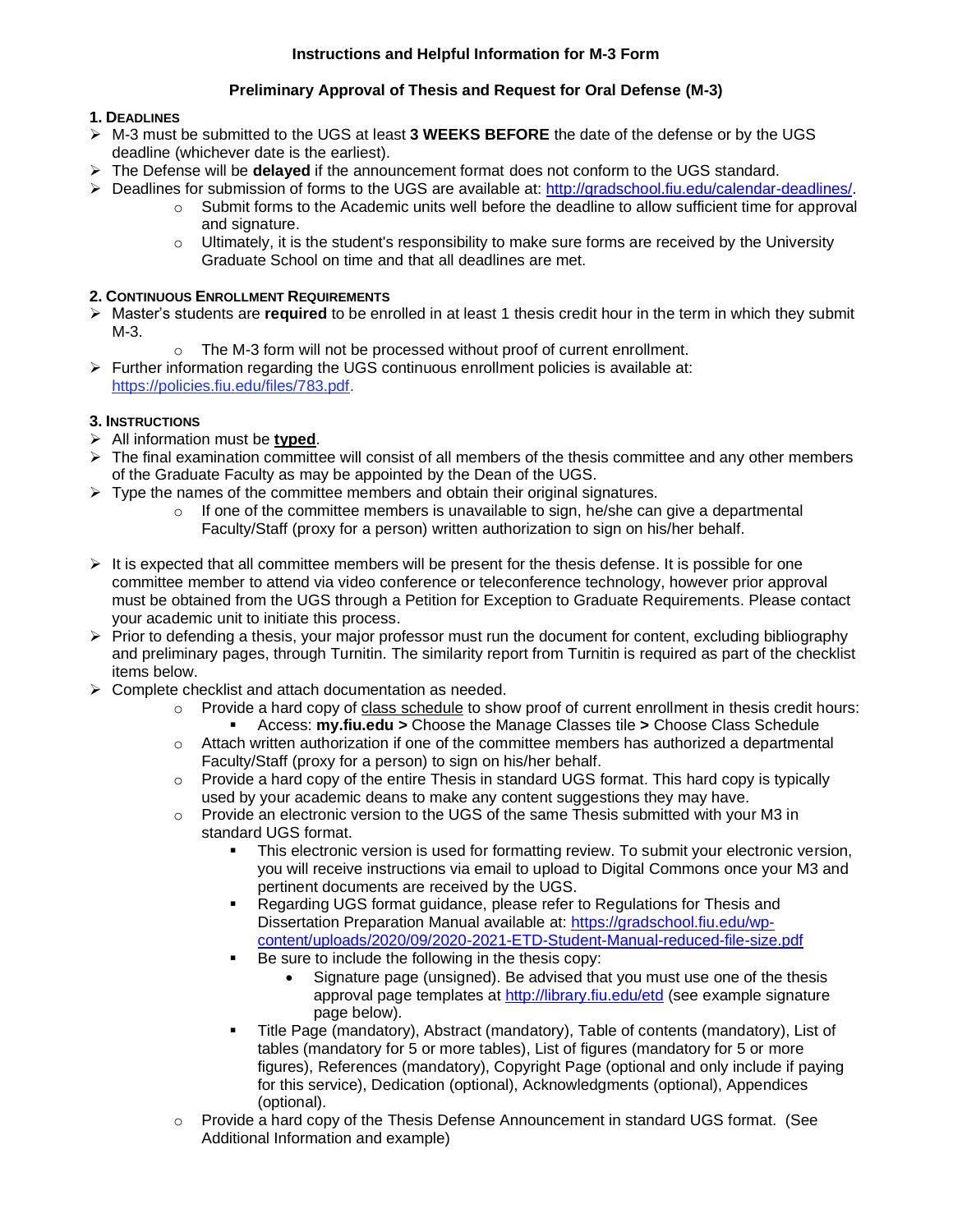- $\circ$  Provide an electronic version of the thesis defense announcement to the UGS as a Word document. Send to [ugs@fiu.edu](mailto:ugs@fiu.edu)
- $\circ$  OPTIONAL: Attach the first page of the Similarity report ran by your major professor. This first page only includes the title of your dissertation, name of your major professor, submission date, etc.
- $\circ$  OPTIONAL: Attach the page titled "originality report" which is found within the Similarity report ran by your major professor. This page of the originality report shows the percentage ranges of the Similarity Index, Internet Sources, etc.
- ➢ Submit M-3 form and required documentation to Chair/Program Director and the Dean of the College for approval.
- ➢ Submit hardcopy form to the UGS for final approval.

## **4. ADDITIONAL INFORMATION**

- ➢ THESIS DEFENSE ANNOUNCEMENT
	- $\circ$  The announcement should be prepared in accordance with the template available on the next page and at: [http://gradschool.fiu.edu/thesis-dissertation/.](http://gradschool.fiu.edu/thesis-dissertation/)
	- $\circ$  It should include the date, time, and venue and should be no longer than one page.
	- $\circ$  The abstract, part of the announcement, should be written in a scholarly style appropriate to the discipline.
	- o See example announcement on following page.
- ➢ AFTER APPROVAL OF YOUR DEFENSE
	- Thesis hard copy You will receive an email instructing you to pick up your hard copy thesis draft from the UGS office. This email will also include confirmation that your defense was approved.
	- $\circ$  Thesis electronic copy After the formatting review of the electronic version of your dissertation has been completed, you will receive feedback regarding formatting edits via email. This email will contain a Common Error Checklist with a list of formatting edits that must be corrected. Furthermore, you will receive a copy of your electronic dissertation file with the formatting edits marked throughout your document.
- $\triangleright$  If your GPA is below 3.0, see your academic advisor in order to make a plan to raise your GPA above 3.0.; you **cannot** graduate with a GPA below 3.0
- $\triangleright$  To check the status of your form, please log on to [my.fiu.edu,](http://my.fiu.edu/) and check under the "To Do List" Section.

## **REMINDER:**

❖ You must apply for graduation in the same semester in which you anticipate graduating. Please refer to <https://onestop.fiu.edu/> for graduation deadlines.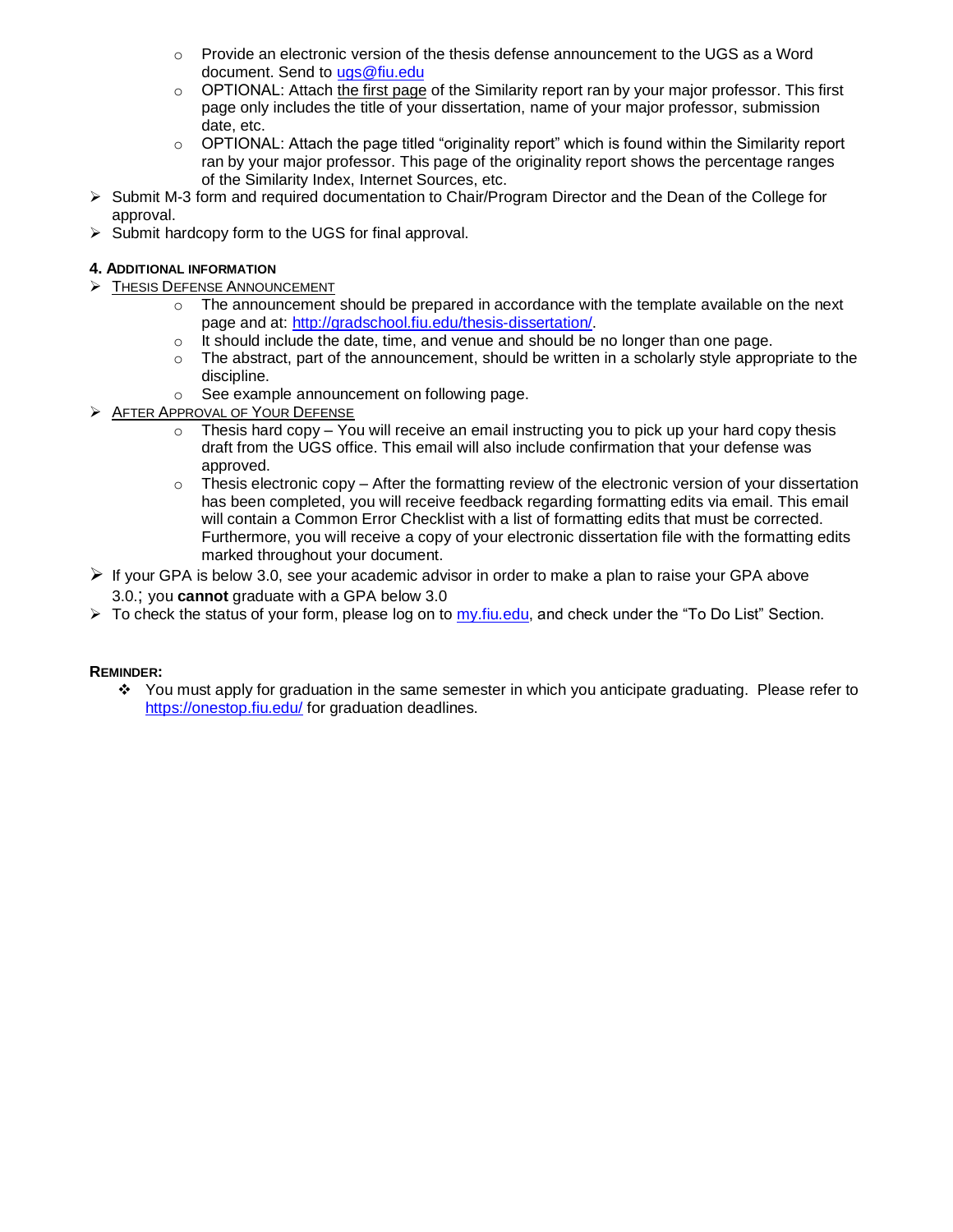## **UNIVERSITY GRADUATE SCHOOL BULLETIN ANNOUNCEMENT**

#### **Florida International University**

*University Graduate School*

Master's Thesis Defense

#### **Abstract**

Coping with Life Events through Possible Selves

by

### **Michelle L. Barreto**

The purpose of this thesis was to explore the ways in which a stressful life event incorporates into the sense of self. This research supports the notion that individuals are producers of their own development by exploring the individualized use of possible selves towards coping with life events. Through possible selves, the role of the self in coping with a stressful life event was examined. Specifically, the purpose of this study was to determine what types of life events and experiences become integrated into the self-system in the form of possible selves, how those life events and experiences shape one's possible selves, and whether the integration of life events and experiences is positive for developmental and psychosocial outcomes such as coping and well-being.

A total of 198 participants between the ages of 18 and 84 were included in this study (mean age was 43.78; 48.5% male, 51.5% female; 53.5% Hispanic, 27.3% White). The majority of the sample had some degree of integration of a stressful life event into their possible selves repertoire  $(n = 151)$ .

The most common life events to be integrated into the possible selves repertoire were within the domains of family, bereavement, and lifestyle. The most significant life event to be integrated into the possible selves repertoire was the death of a parent (8.6%). Integrated life events were found to be, on average, more stressful than those that were not integrated:  $t (65.6) = 2.675$ ,  $p = .009$ . As expected, coping scores were found to be higher for those with integrated selves:  $t(51) = 2.502$ ,  $p = .016$ . This result indicates that more effective coping behaviors are associated with integrated selves.

Findings suggest that stressful life events that are integrated into the possible selves repertoire promote effective coping behavior. Findings indicate pathways for promoting better adaptation to life transitions in adulthood.

**Date:** April 5, 2021 **Time:** 12:00 p.m. **Place:** MMC, DM 258 **Department:** Psychology **Major Professor:** Dr. Leslie D. Frazier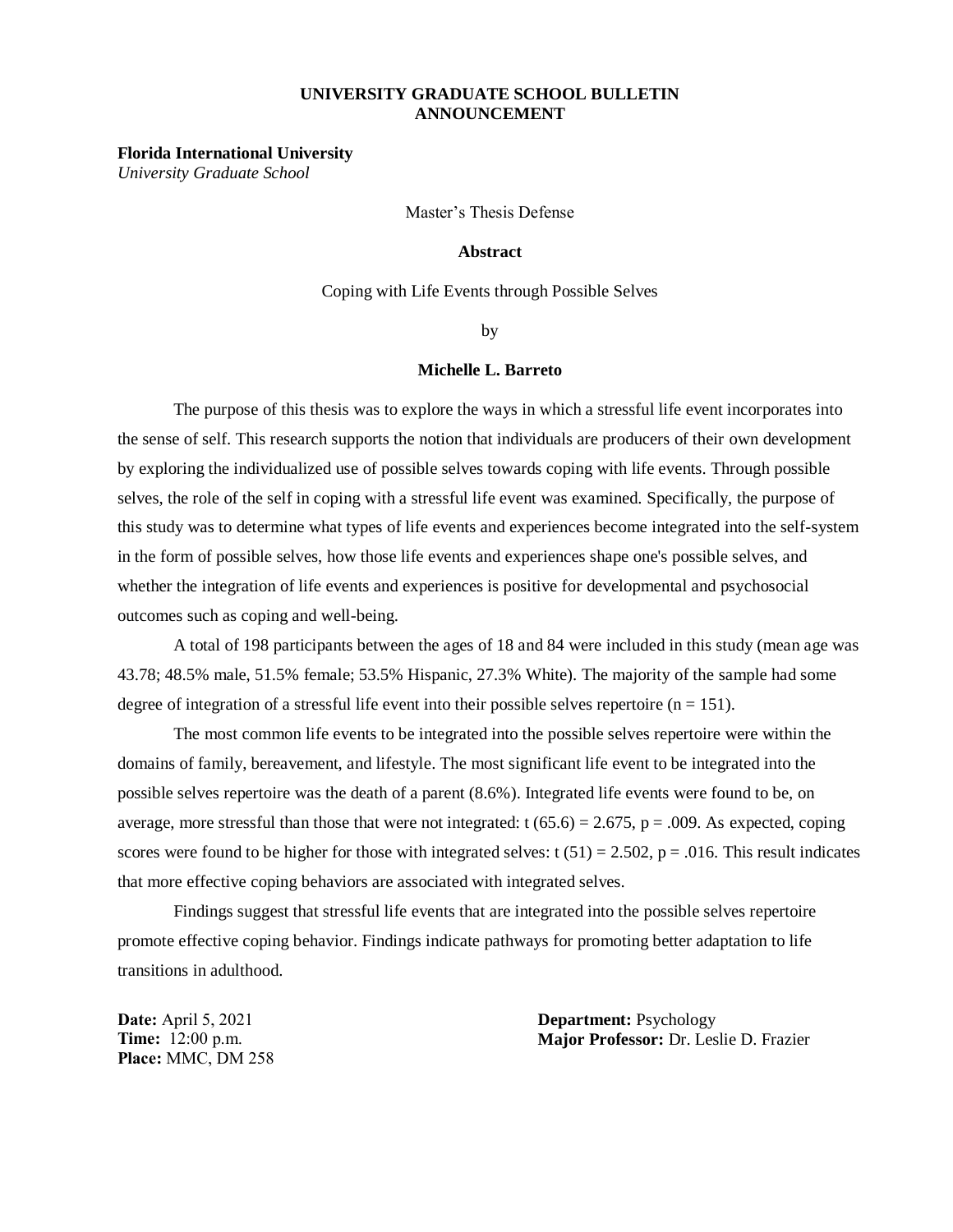To: Dean Michael Heithaus College of Arts, Sciences and Education

This thesis, written by John A. Smith, and entitled The Perceived Effects of Fast-Food Consumption on Body Weight of Miami, Florida College Students, having been approved in respect to style and intellectual content, is referred to you for judgment.

We have read this thesis and recommend that it be approved.

Jane E. Garcia

John P. Doe

Mary A. Brown, Major Professor

\_\_\_\_\_\_\_\_\_\_\_\_\_\_\_\_\_\_\_\_\_\_\_\_\_\_\_\_\_\_\_\_\_\_\_\_\_\_\_

\_\_\_\_\_\_\_\_\_\_\_\_\_\_\_\_\_\_\_\_\_\_\_\_\_\_\_\_\_\_\_\_\_\_\_\_\_\_\_

\_\_\_\_\_\_\_\_\_\_\_\_\_\_\_\_\_\_\_\_\_\_\_\_\_\_\_\_\_\_\_\_\_\_\_\_\_\_\_

Date of Defense: August 8, 2021

The thesis of John A. Smith is approved.

Dean Michael Heithaus College of Arts, Sciences and Education

\_\_\_\_\_\_\_\_\_\_\_\_\_\_\_\_\_\_\_\_\_\_\_\_\_\_\_\_\_\_\_\_\_\_\_\_\_\_\_

\_\_\_\_\_\_\_\_\_\_\_\_\_\_\_\_\_\_\_\_\_\_\_\_\_\_\_\_\_\_\_\_\_\_\_\_\_\_\_

Andrés G. Gil Vice President for Research and Economic Development and Dean of the University Graduate School

Florida International University, 2021